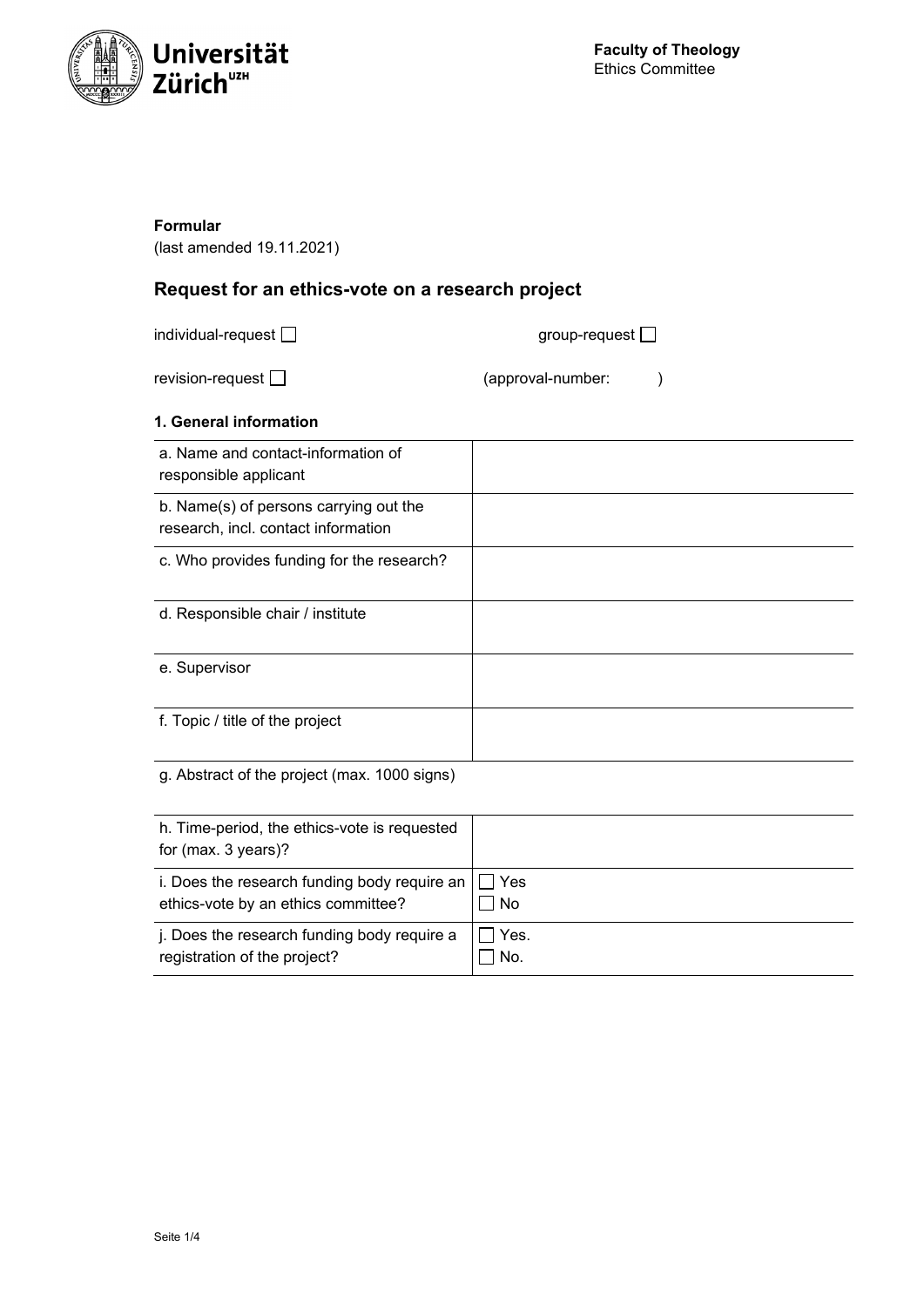

#### **2. Procedure of the project**

a. Participants (targeted number, sex, age, education, population)

b. What personal data will be acquired (study variables)?

c. How will the participants be recruited?

d. How will the participants be informed prior to the project? *Please attach the complete information material to this request.*

e. How will the study be carried out from the point of view of the participants? *Please describe this in a separate document and attach it to the request*.

f. What are the exact instructions during the study? What questionnaires and/or interview-guides will be used? *Please set out in a separate document the verbatim instructions, tasks or questionnaires and attach them to the application*.

g. How will the participants be informed after the end of the project? What will be reported back and how? *Please attach to the separate document.*

#### **3. Specific ethical aspects of the project**

a. Will the participation be remunerated or are participants otherwise compensated? If yes, exactly what and how much do they receive?

b. If participation is undertaken for academic course credit (e.g. mandatory test subject - hours) will it be possible to obtain the course credit in alternative ways?

c. Is the voluntary nature of participation through informed consent ensured? *Please submit consent form.*

d. Are there any disadvantages for possible participants if they don't partake in the study? *If yes, specify.*

e. Is it possible for participants to withdraw their participation at any given time without any explanations without having to bear any negative consequences?

f. For participants under the age of 16 years: Is written consent obtained from their legal guardian? *Please submit consent form.*

g. Is the participation of persons with limited capacity/ incapability of judgment or the participation of minors possible or intended? *If yes, please clarify*: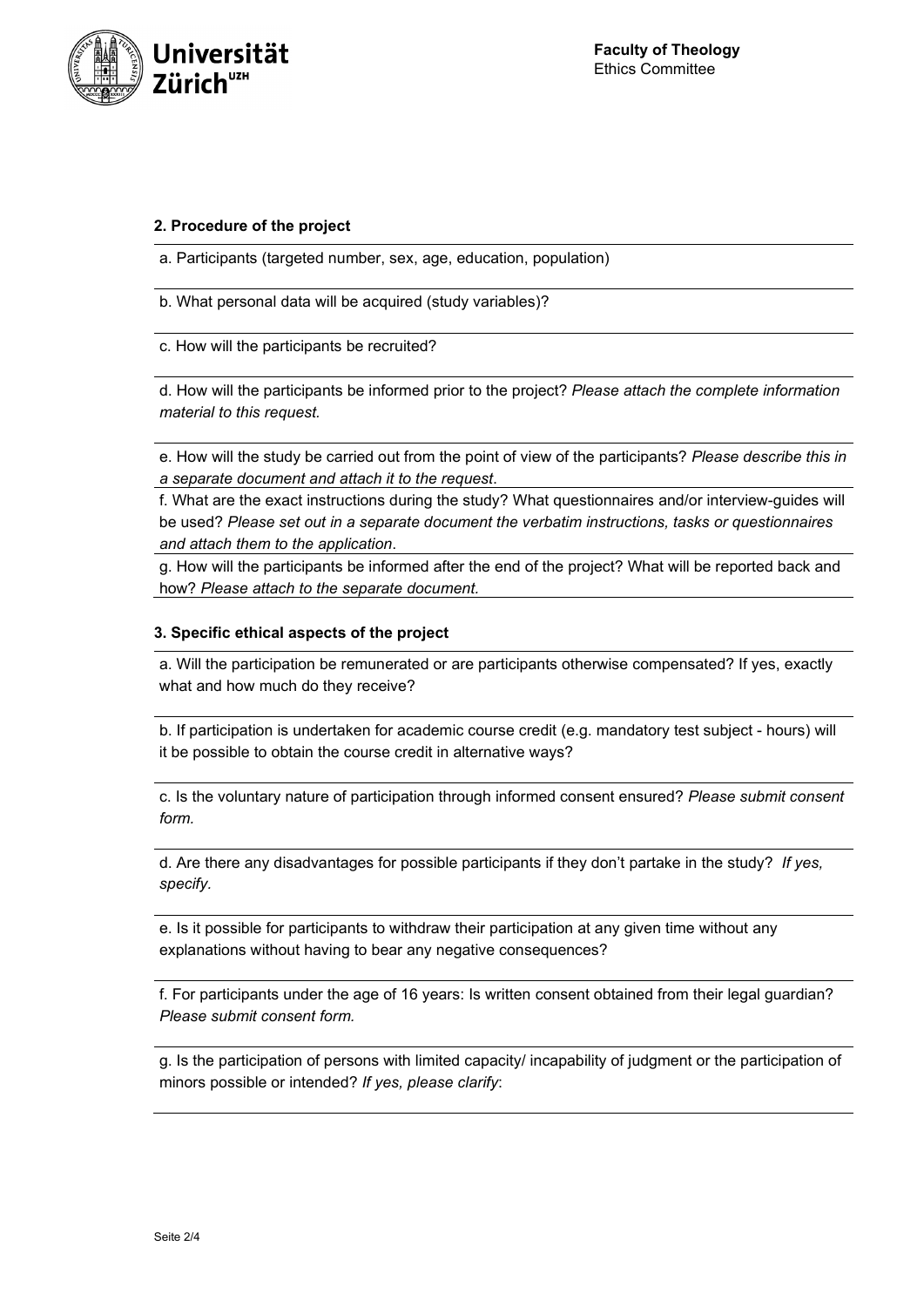

h. Will participants expose themselves to a risk that requires insurance coverage? If yes, what is the risk and what insurance coverage has been taken out? Please attach any potential insurance documents.

## **4. Burdens during the examination**

a. Will the *physical integrity* of participants be affected (e.g. by taking drugs, having blood samples taken)? Is there a possibility for adverse effects (e.g. headache)? *If yes, please clarify*.

b. Will the psychological integrity of the participants be affected (e.g. ability to concentrate, induction of negative emotions)? Can negative psychological consequences occur? *If so, please explain.*

c. Will the social integrity be affected by participation (e.g., participation contributes to a bad reputation)? Can negative social consequences result? *If so, please explain:*

d. If you answered yes to any of the questions 4a-c, do the burdens or consequences go beyond the everyday level ("minimal risk")?

e. If you answered yes to question 4d, please provide a justification for your action and explain the protective measures you will take with regard to the participants:

f. Will participants be asked to disclose personal experiences (e.g., burdensome experiences), sensitive information (e.g., sexual behavior, drug use), or attitudes (e.g., political preferences)? *If so, please explain:*

g. Will participants be deliberately given incomplete or false information (with the aim of deception) about the objectives and procedure of the project (e.g. by manipulating feedback about their performance)?

*If so, please explain (especially the "debriefing"):*

h. Will it be necessary that persons participate in the study without knowing and without having given informed consent (e.g., covert observation of persons in non-public places)?

#### **5. Data protection information**

a. Are picture, film or audio recordings or any other type of behavior recordings intended?

b. How will the acquired data be anonymized?

c. How will the confidentiality of the data be ensured?

d. Can participants request the deletion of their data at any time?